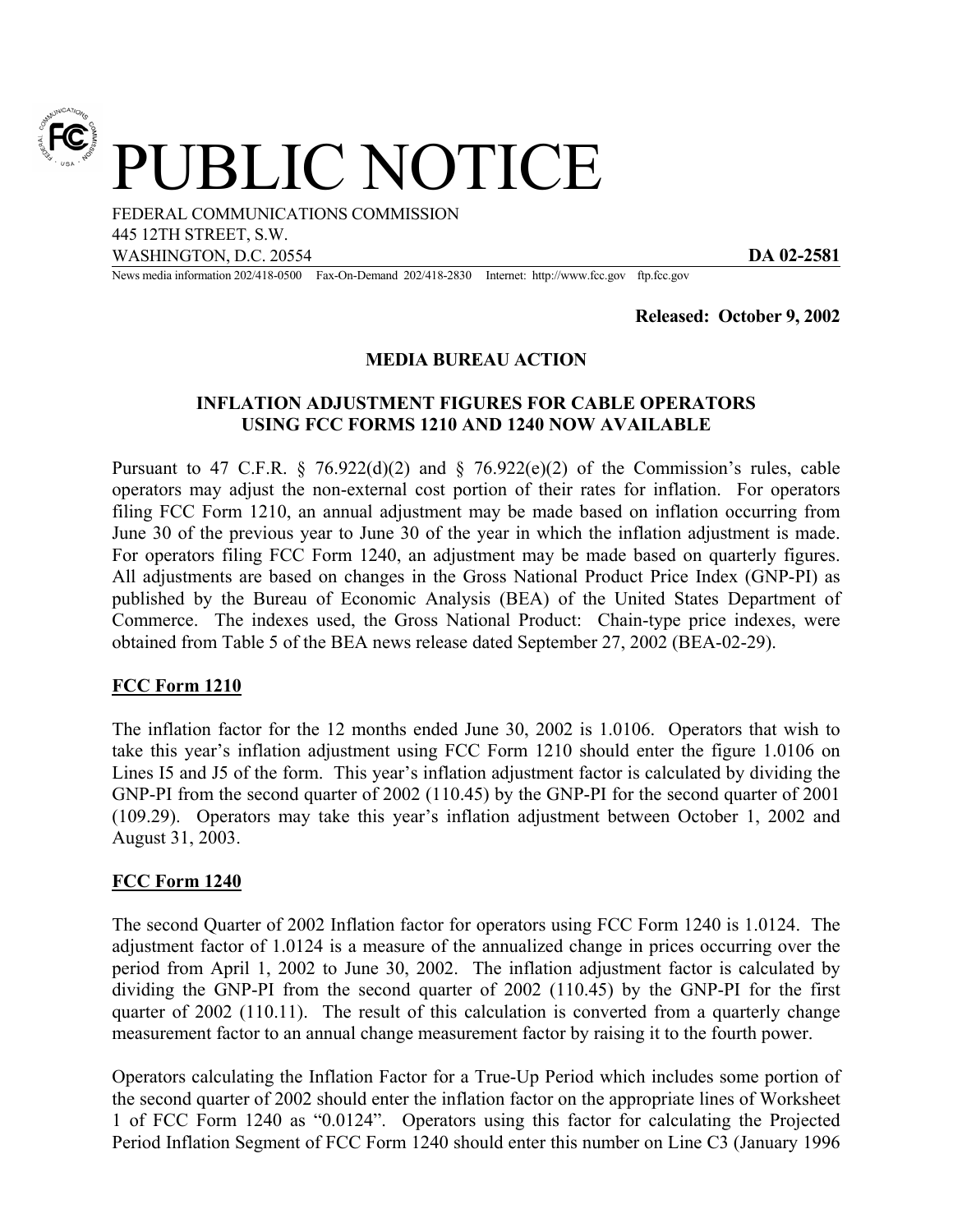version), or Line C5 (July 1996 version) as "1.0124".

To date, the Commission has released twenty-eight quarterly inflation factors for use with FCC Form 1240. The following table lists these factors:

| Year | Quarter | <b>Dates Covered</b>                   | <b>Inflation Factor</b> |
|------|---------|----------------------------------------|-------------------------|
| 1995 | Third   | Jul. 1, 1995 - Sep. 30, 1995           | 2.22%                   |
| 1995 | Fourth  | Oct. 1, 1995 - Dec. 31, 1995           | 2.22%                   |
| 1996 | First   | Jan. 1, 1996 - Mar. 31, 1996           | 2.39%                   |
| 1996 | Second  | Apr. 1, 1996 - Jun. 30, 1996           | 2.22%                   |
| 1996 | Third   | Jul. 1, 1996 - Sep. 30, 1996           | 2.21%                   |
| 1996 | Fourth  | Oct. 1, 1996 - Dec. 31, 1996           | $1.83\%$                |
| 1997 | First   | Jan. 1, 1997 - Mar. 31, 1997           | 2.70%                   |
| 1997 | Second  | Apr. 1, 1997 - Jun. 30, 1997           | 1.77%                   |
| 1997 | Third   | Jul. 1, 1997 - Sep. 30, 1997           | 1.43%                   |
| 1997 | Fourth  | Oct. 1, 1997 - Dec. 31, 1997           | $1.43\%$                |
| 1998 | First   | Jan. 1, 1998 - Mar. 31, 1998           | 1.14%                   |
| 1998 | Second  | Apr. 1, 1998 - Jun. 30, 1998           | 0.82%                   |
| 1998 | Third   | Jul. 1, 1998 - Sep. 30, 1998           | 1.00%                   |
| 1998 | Fourth  | Oct. 1, 1998 - Dec. 31, 1998           | 0.78%                   |
| 1999 | First   | Jan. 1, 1999 - Mar. 31, 1999           | 1.60%                   |
| 1999 | Second  | Apr. 1, 1999 - Jun. 30, 1999           | 1.35%                   |
| 1999 | Third   | Jul. 1, 1999 – Sep. 30, 1999           | 1.04%                   |
| 1999 | Fourth  | Oct. 1, 1999 - Dec. 31, 1999           | 1.96%                   |
| 2000 | First   | Jan. 1, 2000 - Mar. 31, 2000           | $3.00\%$                |
| 2000 | Second  | Apr. 1, 2000 - Jun. 30, 2000           | 2.40%                   |
| 2000 | Third   | Jul. 1, 2000 – Sep. 30, 2000           | 1.62%                   |
| 2000 | Fourth  | Oct. $1,2000 - Dec.$ 31, 2000          | 1.99%                   |
| 2001 | First   | Jan. 1, 2001 – Mar. 31, 2001           | 3.23%                   |
| 2001 | Second  | Apr. 1, 2001 – Jun. 30, 2001           | 2.08%                   |
| 2001 | Third   | Jul. 1, 2001 – Sep. 30, 2001           | 2.25%                   |
| 2001 | Fourth  | Oct. 1, $2001 - Dec. 31, 2001$         | $(0.11\%)$              |
| 2002 | First   | Jan. 1, $2002 - \text{Mar. } 31, 2002$ | 1.21%                   |
| 2002 | Second  | Apr. 1, 2002 – June 30, 2002           | 1.24%                   |

The Commission releases a new quarterly inflation factor for operators using FCC Form 1240 four times each year. The inflation factor for a given quarter is usually released between three and four months after the end of the quarter, depending on the schedule of the Department of Commerce. The release of a new factor is posted on the Commission's Internet site at: http://www.fcc.gov/mb/csinflat.html

Media Contact: Michelle Russo at (202) 418-2358 Media Bureau Contact: Jane Frenette at (202) 418-2245